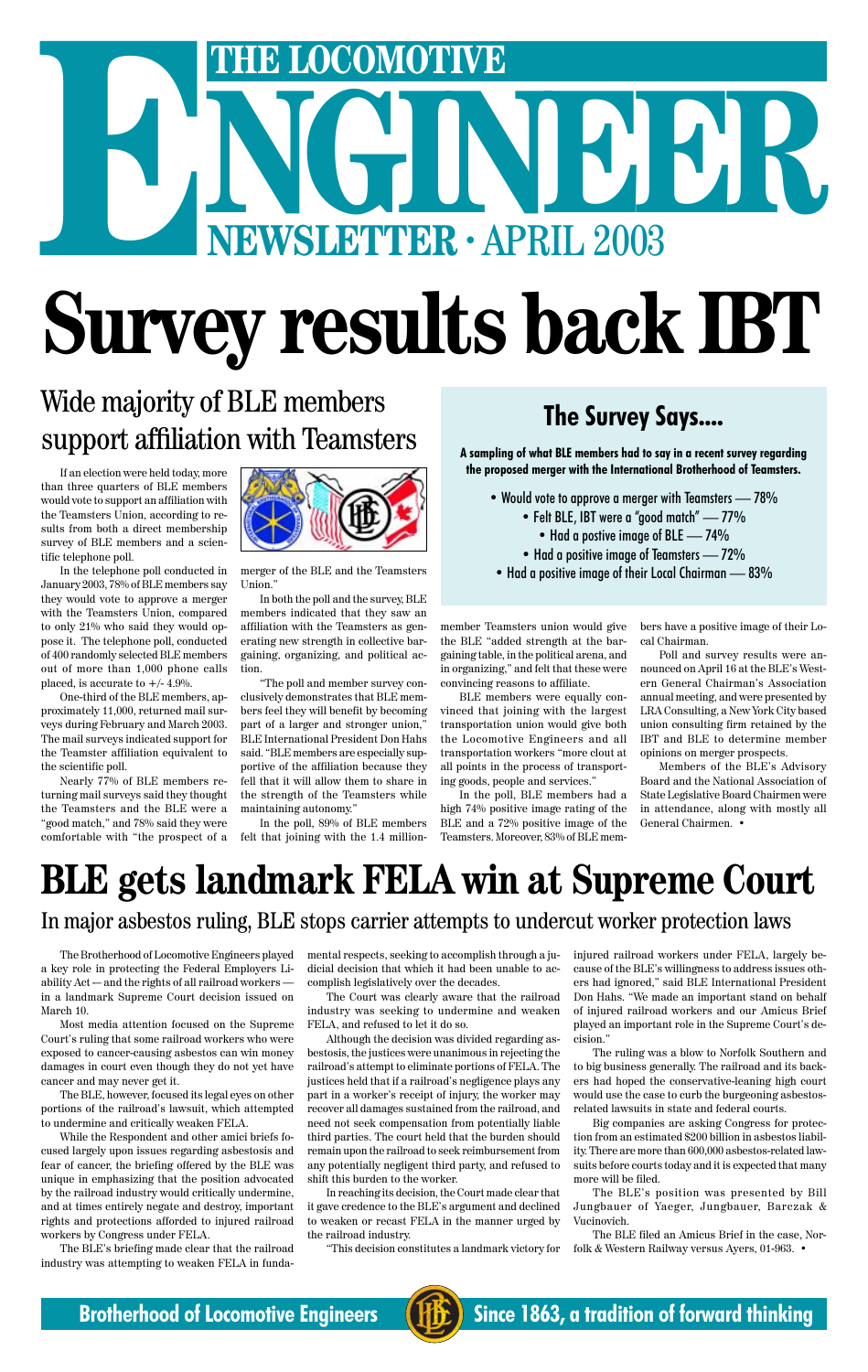# **Dupo, Ill., 16th U.S. city to oppose remotes**

The City of Maple Heights, Ohio is the 12th U.S. city to take action against remote control. Maple Heights is an eastern suburb of Cleveland.

The Maple Heights action is a "resolution encouraging members of the Ohio State Legislature to introduce and pass legislation addressing security and safety concerns surrounding the use of remote control locomotives and encouraging state and federal agencies that regulate railroad operations to work with the Department of Homeland Security to establish regulations addressing safety and security concerns arising from the use and operation of remote control locomotives, and declaring an emergency."

The resolution is an emergency measure for the city and took effect as soon as it was approved by the mayor in March.

The resolution came about after a speech by Ohio State Legislative Board Chairman Jim Ong at the Cleveland Central Labor Council in February. Ong was joined at that meeting by BLE Division 3 (Cleveland) Legislative Representative Bill Ellert and Rich Nieman of BLE Division 3, who are both delegates to the Labor Council. At the meeting, they met Maple Heights City Councilman Richard Taylor, who brought the matter up with the mayor of Maple Heights. The resolution was jointly introduced by Taylor and Mayor Santo T. Incorvaia.

Chairman Ong would like to thank Brothers Ellert and Nieman for their hard work. He would also like to thank Mayor Incorvaia and Councilman Taylor and the other co-sponsors of the resolution.

Maple Heights joins Bakersfield, Calif., Beardstown, Ill., Baton Rouge, La., Shreveport, La., Detroit, Mich., Marysville, Mich., Boston, Mass., Cleveland, Ohio, Pine Bluff, Ark., North Little Rock, Ark. and Woodbridge, N.J. in passing resolutions against remote control locomotives. Also, four U.S. counties have passed resolutions banning remote control trains — Cuyahoga and Huron Counties in Ohio, Whitley County in Kentucky, and Unicoi County in Tenn.

A copy of the resolution is on the BLE website at:

http://www.ble.org/pr/pdf/ mapleheights.pdf •

The Village of Dupo, Ill., became the 16th U.S. city to approve a resolution prohibiting the use of remote control locomotives.

Sixteen cities and seven counties have now adopted resolutions that call for improved safety of remote control operations.

The resolution, passed on April 7, urges the Federal Railroad Administration to develop comprehensive regulations governing the use of remote control.

Members of the group Railroad

BLE International President Don M. Hahs issued the following statement concerning the war in Iraq:

"As the war in Iraq develops, hundreds of thousands of brave men and women in uniform find themselves in harms way thousands of miles from their homes and loved ones. They deserve our respect, admiration and support.

"American prayers were answered on April 13 when the seven prisoners of war in Iraq were returned to the freedom of coalition forces. It was a very welcome sight to see them in good con-

# **Evansville, Ind., says no to remotes**

Employees for Safety/Quality (RRESQ) worked for the passage of the resolution along with members of the BLE. BLE Illinois State Legislative Board Chairman C.E. Way attended the meetings in support of the resolution.

Dupo Mayor Ron Dell said use of remote control locomotives is "known to present significant danger to persons and property with respect to collision, derailment and possible release of hazardous material." He added that the risk is especially worrisome in the face of a federal government safety alert re-

> "I am very proud of each and every man and woman in uniform today protecting our country and our way of life. They have my full support and best wishes for a speedy return to their homes and loved ones." •

lated to vandalism and terrorist threats against railroads.

"It has been reported that in the past year, there have been 37 separate rail accidents, including two fatalities, involving one or more cars operated by remote control technology," said Dell.

A copy of the resolution is on the BLE website at:

http://www.ble.org/pr/pdf/ dupo.pdf

(The Cahokia-Dupo Journal contributed to this article.) •

The Evansville, Ind., City Council unanimously passed a resolution opposing remote control locomotives on April 7, becoming the 15th U.S. city to take action against unmanned trains.

The resolution states that, "The members of the Evansville City Council are concerned about the public safety of the citizens of Evansville, and… the use of remote control locomotives is known to present significant dangers to persons and property from the possibility of collisions, derailments, and the release of hazardous materials."

The City Council also unanimously agreed that the Federal Railroad Administration should conduct a comprehensive and thorough review of the safety of remote control locomotives, and that it should develop comprehensive regulations (not "guidelines") to ensure that citizens are not at risk by their use.

The resolution also formally requests that remote control operations not be implemented or used in Evansville until the FRA develops more comprehensive guidelines to ensure public safety.

dition and out of harm's way. "On behalf of the entire membership of the Brotherhood of Locomotive Engineers, I extend a heartfelt 'welcome home' to the former prisoners of war and express our most sincere thank you for the service you have provided in defending freedom against hostile forces. Your strength and courage are to be admired by all who em-

William M. Verdeyen, Chairman of the BLE's Indiana State Legislative Board, said that Division 742 Legislative Representative Ray Ford did a "fantastic job in talking to all members of the City Council" regarding remote control operations.

Evansville joins 14 other U.S. cities and seven counties in citing public safety concerns in the adoption of resolutions to restrict the operation of remote control locomotives in their communities.

The other 14 U.S. cities to pass resolutions op-

posing remote control locomotives are Belen, N.M., Alliance, Neb., Bakersfield, Calif., Beardstown, Ill., Baton Rouge, La., Shreveport, La., Detroit, Mich., Marysville, Mich., Boston, Mass., Cleveland, Ohio, Pine Bluff, Ark., North Little Rock, Ark., Woodbridge, N.J. and Maple Heights, Ohio.

In addition to the 15 cities, seven counties have passed resolutions against remote control operations — Douglas County, Wisc., West Baton Rouge Parish, La., Point Coupee Parish, La., Cuyahoga County, Ohio, Huron County, Ohio, Whitley County, Ky., and Unicoi County, Tenn.

A copy of the Evansville resolution is available on the BLE website at:

http://www.ble.org/pr/pdf/evansville.pdf •

### As of April 17, 16 cities and seven counties pass anti-remote control resolutions

### Maple Heights, Ohio, addresses remotes

"After the daring rescue of PFC Jessica Lynch, these seven prisoners were on the minds of millions of people all across the globe. We are hopeful that those service men and women listed as Missing In Action will soon be accounted for.

brace freedom.

"Furthermore, I ask that all BLE members, regardless of whether they support or oppose the war, pray for our troops in Iraq and in other places around the world. They are making great sacrifices on our behalf and on behalf of freedom. We should not let those sacrifices go unnoticed.

# President Hahs statement of support for troops

# Oberstar, Hahs talk at AFL-CIO



In February, BLE International President Don M. Hahs (right) met with Congressman Jim Oberstar (D-MN) at the AFL-CIO winter meetings in Florida. He is the senior Democrat on the House Transportation and Infrastructure Committee.

### BLE scholarship info available on website

Members planning to apply for financial assistance through the Brotherhood of Locomotive Engineers' regional meetings can find application forms at www.ble.org.

The Southwestern Convention Meeting (SWCM) has an interactive PDF application form available, meanting applicants may type their information directly on the computer screen before printing. It is at: http://www.ble.org/pdf/swcmapp.pdf

Also, the Eastern Union Meeting Assocation's scholarship application form is available at:

http://www.ble.org/pr/pdf/eumasch.pdf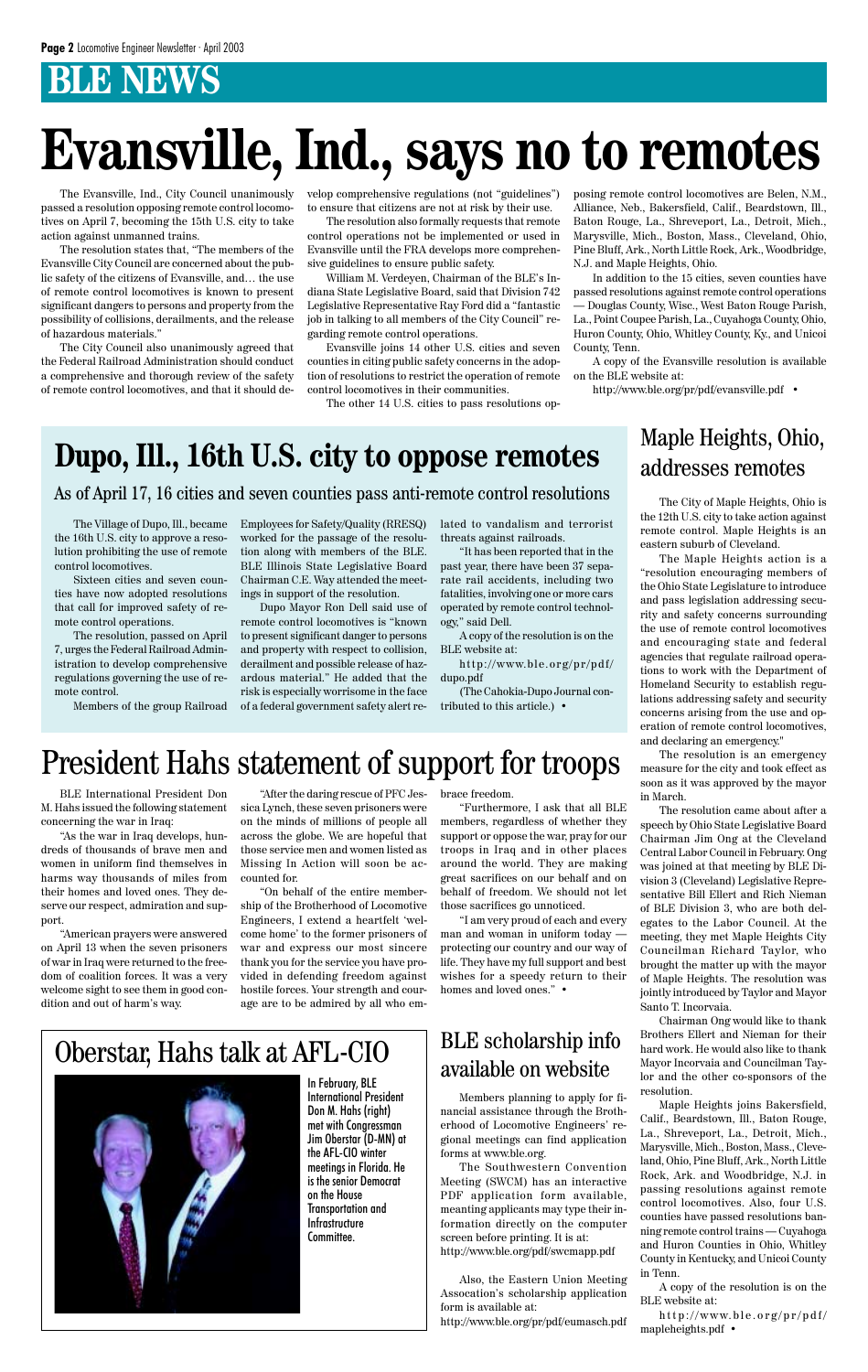BLE International President Don M. Hahs and the officers and staff of the International Division honored staff member Linda Thomson, who retired on March 26 after 30 years of service to the Brotherhood.

plans to visit her two sons and their families in Arizona and Texas. She also enjoys working outdoors and playing golf. While she is looking forward to retirement, she says that it will be an adjustment.

She has worked in various capacities with the BLE, including Director of Personnel and her current position in the Tax Compliance Department. For many years, Thomson has been in charge of the division elections and health and welfare benefits. She began her career at the BLE in July 1973.

During her retirement, she

"Linda will be missed by the officers and staff of the International Division, and by all of the members whom she has come into contact with over the years," President Hahs said.

She was presented with a commemorative clock by President Hahs and was given a plaque and a clock by Director of Compliance Dr. Elaine Reese. •

The BLE's Secretary-Treasurer Training class was recently accredited for two college credits at the George Meany Center-National Labor College (GMC-NLC).

The S-T Training class is the second class offered by the BLE's Education & Training Department to win approval for college credits through the National Labor College. The Local Chairman's workshop has been accredited since the late-1990s.

In January, Education & Training Coordinator Ken Kroeger applied to the GMC for accreditation for the Secretary-Treasurer Training class, which was first offered by the BLE in January 1998. In March, the Meany Center accredited the course for two college credits. The four-day course is titled "Union Finance," Class No. LBST2993.

The BLE's Local Chairman's workshop, a fiveday intensive workshop, is accredited for three college credits. The George Meany Center titled the workshop "Intro to Union Administration (BLE)," Class No. LBUA2919. The BLE Education & Training Department offers the course at least three times a year at the GMC-NLC, and also at other venues around the country on an asneeded basis.

In order to receive college credits for these courses, students are required to pay an additional \$90 for the Local Chairman's Class, and \$60 for the S-T workshop.

In addition to the Local Chairman and Secretary-Treasurer classes, BLE members may also take a four-day Hazardous Materials workshop for college credit. The hazmat class, worth three college credits, is titled "Four-day Hazardous Waste/Chemical Emergency Response Training," Class No. LBSH3400. For working union members wishing to pursue a Bachelor of Arts degree in Labor Studies, the GMC-NLC offers a complete degree program, which is open to all members of AFL-CIO-affiliated unions. The program is designed for those who cannot be served by traditional educational institutions and conventional educational mechanisms. "This is a great opportunity for BLE members to continue their education," BLE President Don Hahs said. For further information or to register for an upcoming class, please contact Ken Kroeger at (216) 272-0986 or Kroeger@ble.org. •





Horse Riding: North & Judd

Hockey, Ski Equipment, Ice Skates, **Snow Boards, In-line Skates: Bauer:** Micron; Dauoust; Mcga; Lange; Cooper; Flak, Hillerich & Bradsby Louisville hockey sticks

Life Vests: Kent; Boat Mate; Body Glove; Cascade: Connelley: Full Throttle: HO: ICONN; Jet Pilot; JOBE; Kawasaki; Kidder; Mobby's Motorcycle Stuff; O'Brien: O'Neill: SeaDoo: Ski Limited: **Slippery When Wet** 

Boat Motors, Outboards: Evinrude

Photo Equipment: S/V

Hand Tools: Armstrong Bros. Tool Co.; Blue Point; Central Tool; Cold Metal Products: Clauss Cutlery: Craftsman: Channellock: Cooper Industries: Hanson-Whitney: Gam: Huck: Klein Tools: Mac Tools; Mephisto Tool Co.; Rotor Tool; Stoux City Inc.; Snap-Ou; Stanley Tools; Sturtevant Richmond (Div of Reyerson); Union Fork & Hoe; Utica Tool Co.; Vermont American

Hardware (General): Lawrence Brothers;



### **Power Saw Blades: Huther**

**Rivets, Rivet Tools: Pop** 

Saws, Woodworking Products: Delta

Screws (Metal): Robertson; Service Supply (clips, screws, nuts and bolts)

### Shovels: Ames

Staple Guns, Nails, Staples, Fasteners, Wire: International Staple

### *Vacations, Travel*

Taking a Trip? Check: www.unionvacations.com

Look for a Union Hotel: www.hereunion.org/hotelguide/

MARCH/APRIL 2003

### UNION LABEL AND SERVICE TRADES DEPARTMENT, AFL-010

# BLE honors 30-year employee Linda Thomson upon retirement

Linda Thompson on her last day at work before retirement.

|DO BU Spring is in the Air:

Think Union for Lawn and Garden **Needs. Sporting Goods and Vacations** 

### **Sporting Goods, Recreation Equipment**

**Baseball Bats and Golf Clubs:** Louisville Slugger; Powerbilt

Boats: Aluma-Weld: Xpress; Riviera Cruiser pontoon boats

**Boat Parts/Accessories:** 



ITT Jabsco; North & Judd (Brands: Anchor, Wilcox-Crittenden); Darc (boat ropes): Charles Rice (boat

**Camping Trailers: Coleman** 

Fishing Equipment: Big Poly

**Fishing Tackle Boxes (& Automotive Floor Mats and Household Products):** Rubbermaid

Fishing Rods & Reels: True Temper

**Golf Club Heads:** Callaway: Tommy Armor: Titleist

**Golf Carts: Toro** 

Gym and

covers)

tools are: International Brotherhood of Boilermakers (IBB): International Association of Machinists (IAM): International Union of Electronic. Electrical. Salaried Machine and Furniture Workers—the manufacturing sector of the Communications Workers of America (ILE-CWA): United Steelworkers of America (ISWA): United Auto Workers (UAW): and United Food and Commercial Workers (UFCW). Some of the manufacturers listed below produce goods in the US and overseas. So, it's best to check for a "Made-in-the-USA" stamp on the product.

mong the unions representing workers in the manufacture and distribution

of sporting goods, garden tools and equipment and general household

Pool Accessories: ITT Jabsco

Rifle Scopes, Scope Mounting Hardware and Iron Rifle Sights: Redfield

**Tennis and Racket Balls: Penn** 

Scuba Tanks: Luxfer

**Scuba Suits: Bare** 

Shooting Sports: Colt, Remington Arms (clay pigeons)

**Swimming Pools: Clayton & Lambert** 

### *Gardening, Household Tools*

Axes, Crow Bars, Hammers: Collins Axe; Cotter Axe; Craftsman; Warwood

Assorted Household Brushes: Osborn manufacturing marketed under name of Black & Decker, Compo Industries, United Abrasives, KD Tools, Pherd

Batterles: Ray-o-Vac (packaged alkaline batteries, heavy duty C, D and AA batterles

Garden Accessories: Green Thumb, Yard'N Garden; Trail Blazer; Flex Be

Generators: Onan portable generator

Ladders (wood and aluminum): Cramer Co. (Div of Olix); Keller; Reynolds; Raycan

Lawn Mowers: Cub Cadet; Jacobsen; John Deere; Snapper: Lawn Boy: Outboard Marine Corp; MTD; Scott Fetzer: Toro

Nails (Finished-All Types): Independent Nail



### **Painting Equipment/Supplies:**

Dap Silicon Caulking-Dow Corning: American Tape Co. (masking tape, electrical tape); Red Devil; Hyde; Stanley Tools (scrapcrs, wallpaper cutters)

Paint Brushes, Rollers: EZ Paintr; Masterset: Baker Master Painter: Maryland Brush; Gold Stripe

Paints/Stains: Samuel Cabot; Plextone Multicolor Paint

stic Storage Boxes: Buckhorn

# S-T workshop approved for college credits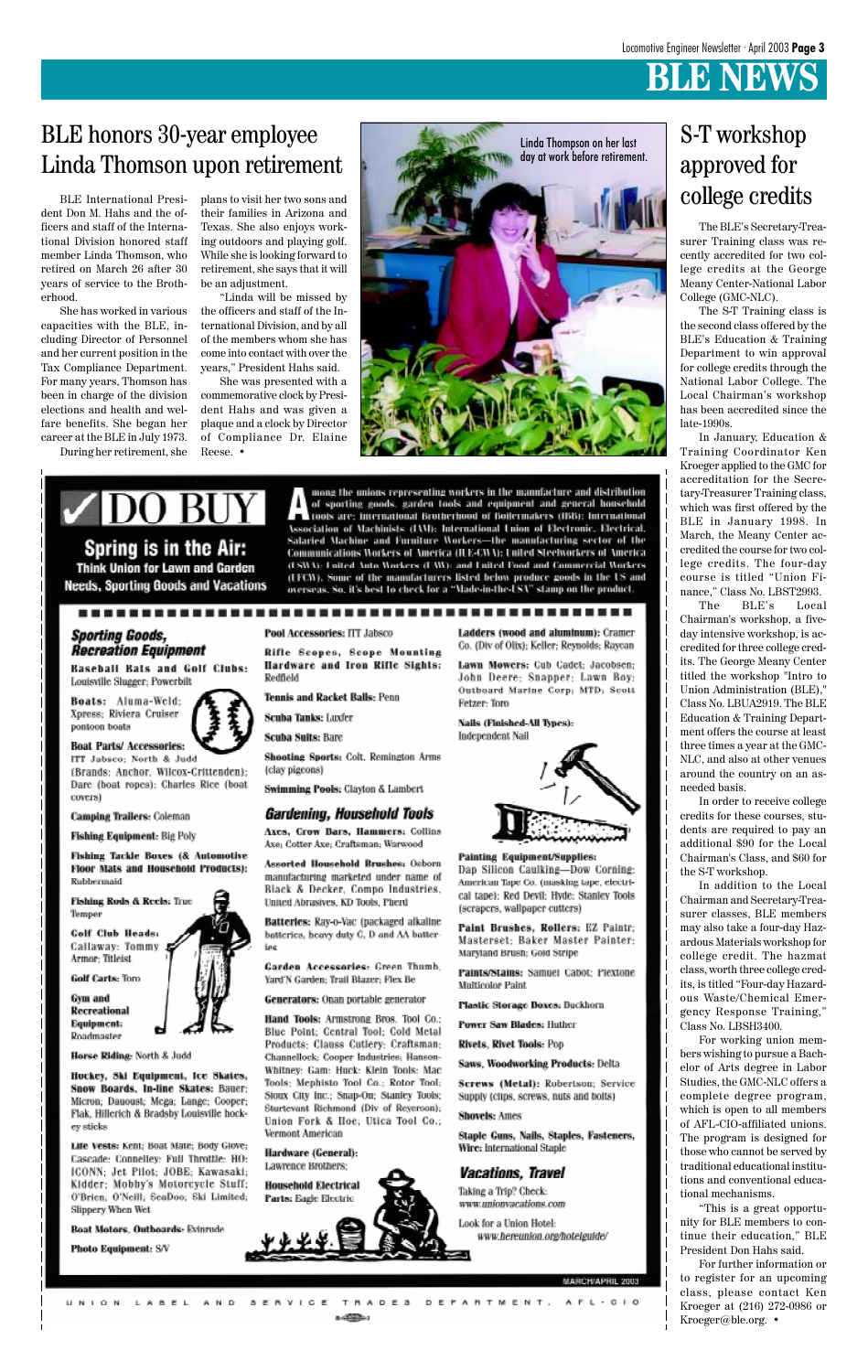Many railroad employees have at some time served in the Armed Forces of the United States. Under certain conditions, their military service may be credited as rail service under the Railroad Retirement Act.

The following questions and answers provide information on how military service may be credited towards railroad retirement benefits.

### **1. Under what conditions can military service be credited as railroad service?**

The intent behind the crediting of military service under the Railroad Retirement Act is to prevent career railroad employees from losing retirement credits while performing active duty military service during a war or national emergency period. Therefore, to be creditable as railroad service under the Railroad Retirement Act, active duty service in the U.S. Armed Forces must be preceded by railroad service in the same or preceding calendar year. With the exceptions noted later, the employee must also have entered military service when the United States was at war or in a state of national emergency or have served in the Armed Forces involuntarily. Military service is involuntary when an employee is required by law, such as Selective Service System conscription, or troop call-up from a reserve unit, to leave railroad service to perform active duty military service.

Only active duty military service is creditable under the Railroad Retirement Act. A person is considered to have been on active duty while commissioned or enrolled in the active service of the Armed Forces of the United States (including the U.S. Coast Guard); or while ordered to Federal active duty from any reserve component of the uniformed Armed Forces.

**2. What would be some examples of creditable service performed by a member of a reserve component, such as the Army Reserve?**

Any military service a reservist was required to perform as a result of a callup to active duty, such as during the current partial mobilization, would be creditable under the Railroad Retirement Act, so long as the military service was preceded by railroad service in the same or preceding year.

Annual training duty as a member of a reserve component of a uniformed service is also considered active duty and may be creditable, provided the employee service requirement is met. The period of active duty for training also includes authorized travel time to and from any such training duty. However, weekend alone or evening reserve duty is not creditable.

Active duty in a State National Guard or State Air National Guard unit may be creditable only while the reservist was called to Federal active duty by the Congress or President of the United States. Emergency call-up of the National Guard by a governor for riot or flood control would not be creditable.

### **3. What are the dates of the war or national emergency periods?**

The creditable periods that affect current retirements are:

• September 8, 1939, through June 14, 1948.

• December 16, 1950, through September 14, 1978.

• August 2, 1990, to date as yet undetermined.

If military service began during a war or national emergency period, any active duty service the employee was required to continue in beyond the end of the war or national emergency is creditable, except that voluntary service extending beyond September 14, 1978, is not creditable.

Railroad workers who voluntarily served in the Armed Forces between June 15, 1948, and December 15, 1950, when there was no declared national state of emergency, can be given railroad retirement credit for their military service if they:

• performed railroad service in the year they entered or the year before they entered military service, and;

• returned to rail service in the year their military service ended or in the following year, and;

• had no intervening nonrailroad employment.

**4. How can military service be used to increase benefits paid by the Railroad Retirement Board?**

Railroad retirement annuities are based on length of service and earnings. If military service is creditable as railroad service, a person will receive additional earnings credits for each month of creditable military service and railroad service credit for each active military service month not already credited by actual railroad service.

Creditable military service may be used in addition to regular railroad service to meet certain service requirements, such as the basic 10-year or 5 year service requirements for a regular annuity, the 20-year requirement for an occupational disability annuity before age 60, the 25-year requirement for a supplemental annuity, or the 30-year requirement for early retirement benefits.

### **5. Can United States Merchant Marine service be creditable for railroad retirement purposes?**

No. Service with the Merchant Marine or civilian employment with the Department of Defense is not creditable, even if performed in wartime.

**6. Are railroad retirement annuities based in part on military service credits reduced if other benefits, such as military service pensions or payments from the Department of Veterans Affairs, are also payable on the basis of the same military service?**

No. While railroad retirement employee annuities are subject to reductions for dual entitlement to social security benefits and, under certain conditions, Federal, State, or local government pensions, as well as certain other payments, railroad retirement employee annuities are always exempt from reduction for military service pensions or payments by the Department of Veterans Affairs.

**7. Are the unemployment and sickness benefits payable by the Railroad Retirement Board affected if an employee is also receiving a military service pension?**

Yes. The unemployment and sickness benefits payable by the Board are affected if a claimant is also receiving a military service pension. However,

Veterans Affairs will not affect railroad unemployment or sickness benefits.

When a claimant is receiving a military service pension or benefits under any social insurance law for days in which he or she is entitled to benefits under the Railroad Unemployment Insurance Act, railroad unemployment or sickness benefits are payable only to the extent to which they exceed the other payments for those days. In many cases, the amount of a military service pension precludes the payment of unemployment or sickness benefits by the Board. Examples of other such social insurance payments are civil service pensions, firefighters' and police pensions, and workers' compensation payments. Claimants should report all such payments promptly to avoid having to refund benefits later.

**8. Can proof of military service be filed in advance of retirement?**

Railroad employees are encouraged to file proofs of their military service well in advance of retirement. The information will be recorded and stored electronically until they actually retire. This will expedite the annuity application process and avoid any delays resulting from inadequate proofs.

If employees do not have an official record of their military service, their local Railroad Retirement Board office will explain how to get acceptable evidence. All evidence brought or mailed to a Board office will be handled carefully and returned promptly.

### **9. How can an employee get more information about the crediting of military service by the Railroad Retirement Board?**

For more information, an employee should contact the nearest office of the Railroad Retirement Board. Most Board offices are open to the public from 9:00 a.m. to 3:30 p.m., Monday through Friday, except on Federal holidays.

Employees can find the address and phone number of the Board office serving their area by calling the automated toll-free RRB Help Line at (800) 808-0772. They can also get this information from the Board's Web site at www.rrb.gov. •

# **Military service and Railroad Retirement**

# Upcoming Railroad Retirement Board informational conferences

The U.S. Railroad Retirement Board will offer free informational conferences for elected BLE officers during 2003. Registration for all conferences begins at 8 a.m. The program will begin promptly at 8:30 a.m. and end at 12:30 p.m.

> **April 25 • Baldwin Park, Calif.** San Gabriel Valley Hotel 14635 Baldwin Park Towne Center

**April 25 • Newark, N.J.** Hilton Gateway, Gateway Cntr., Raymond Blvd.

> **May 9 • Kansas City, Mo.** Embassy Suites 7640 N.W. Tiffany Springs Parkway

**May 9 • Little Rock, Ark.** Holiday Inn Airport, Command-Aire Meeting Room, 3201 Bankhead Drive

> **May 9 • Golden, Colo.** Holiday Inn-Denver West Village 14707 East Colfax Ave.

**May 16 • Atlanta, Ga.** Holiday Inn Select-Capital Plaza, 450 Capitol Ave.

**May 16 • Independence, Ohio** Holiday Inn, Cleveland South/Independence 6001 Rockside Road (I-77 & Rockside)

**May 16 • Eagan, Minn.** Yankee Square Inn, 3450 Washington Drive I-35 & Yakee Doodle Road

**June 13 • Ashland, Neb.** Eugene T. Mahoney State Park, Nebraska Room 28500 W. Park Highway

**September 12 • Fort Worth, Texas** Holiday Inn South, 100 East Alta Mesa Blvd.

> **November 7 • New Orleans, La.** Holiday Inn Metaire 3400 I-10 & Causeway Blvd.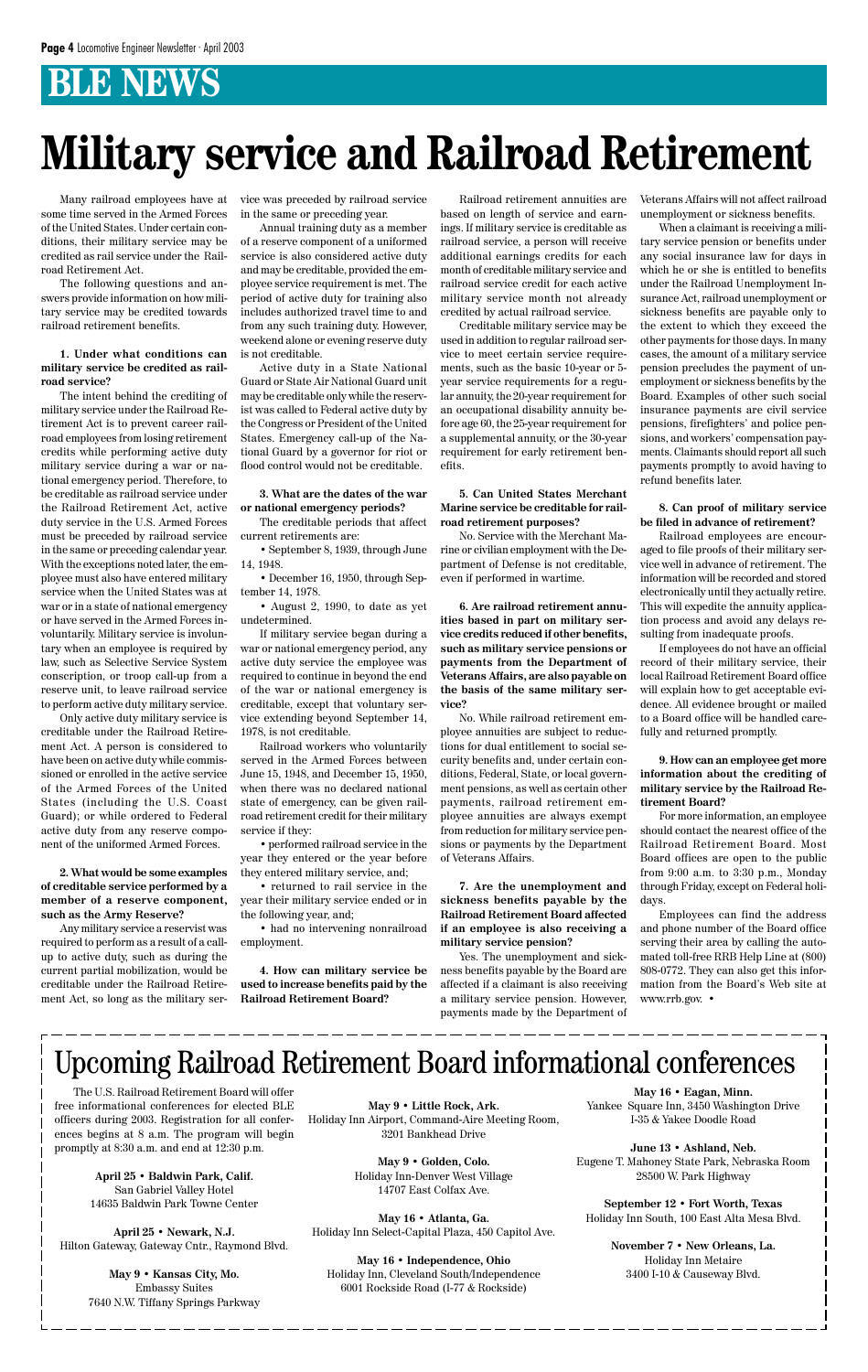### **HOTEL RESERVATIONS**

Name of Attendee: Address: City: <u>City:</u> State: <u>State: Zip:</u> Zip:



Hyatt Regency-Inner Harbor: (800) 233-1234 (BLE Room rate is \$163 per night, plus tax: Deadline for reservations is May 22)

### **EUMA INFORMATION**

|                                       | <b>REGISTRATION FEE (Make Checks Payable to EUMA 2003)</b><br>\$100 per person; Includes meals and activities (Cost is \$55 each for children under 12) |        |                  |
|---------------------------------------|---------------------------------------------------------------------------------------------------------------------------------------------------------|--------|------------------|
|                                       | <b>BANQUET MEAL CHOICES, JULY 2, 2003</b>                                                                                                               |        |                  |
| <b>Names</b>                          |                                                                                                                                                         | Salmon | <b>Prime Rib</b> |
| <u>l. _________________________</u> _ |                                                                                                                                                         |        |                  |
| 2. $\overline{\phantom{a}}$           |                                                                                                                                                         |        |                  |
|                                       |                                                                                                                                                         |        |                  |
|                                       |                                                                                                                                                         |        |                  |
|                                       | For additional information, contact: Arrangements Chairman Fred Cox at:<br>(717) 244-4855 or $<$ euma03@aol.com $>$                                     |        |                  |
|                                       | Mail this form to: Fred Cox • 4295 Brush Lane • Felton, PA 17322                                                                                        |        |                  |

EUMA 2003 Golf Outing Tuesday, July 1, 2003



| <b>Obth Annual Eastern Union Meeting Associano</b><br>Baltimore. Md . Integrated the Second Design |
|----------------------------------------------------------------------------------------------------|
|                                                                                                    |
| <b>Registration Form</b>                                                                           |
|                                                                                                    |

1. 2. 3. 4.



### *Greystone Golf Course*

The cost is \$75 per person, which includes bus transportation, luncheon at the course, EUMA golf towel and hole prizes. Shotgun start-scramble-tee off at 8 a.m. Proper golf attire only (no t-shirts, tank tops, gym or sweat pants; shorts are OK).

| Address:    |                  |                                                                                         |
|-------------|------------------|-----------------------------------------------------------------------------------------|
| Phone:      |                  | $Chk. \#$ :                                                                             |
| Team Names: |                  | 3.                                                                                      |
|             | $\overline{2}$ . |                                                                                         |
|             |                  | Make checks or money orders payable to "EUMA 2003" and mail to:<br><b>Sonny Kertesz</b> |

The Unicoi County Commission in Tennessee unanimously passed a resolution on March 24 against the use of remote control locomotives, becoming the fourth county to do so in the United States.

In part, it reads:

"Whereas, this legislative body is aware that there are significant safety problems relating to the movement of rail cars through remote control devices;

"Now, therefore, be it resolved by the Unicoi County Legislative Body that it supports any and all municipal, state or federal legislation to prohibit the use of remote control devices for movement of rail cars within Unicoi County."

In addition to four U.S. counties, 11 cities have adopted resolutions that condemn remote control operations. Some of the resolutions call for a ban of remote control. All of the resolutions ask the Federal Railroad Administration to step up and make remote control operations safer.

Unicoi County Executive Larry Rose told The Erwin Record newspaper, "I have gotten several, several requests from people at the railroad, not just engineers, who question the safety of the remote controls."

Officials from CSXT, which operates through Unicoi County and the city of Erwin, Tenn., gave county and city leaders demonstrations of the remote control technology. The city officials, however, did not like the show.

"I went to the demonstration and I worked for the railroad for about nine years," Commissioner Kenneth Garland told the *Johnson City Press* newspaper. "With everything that is going on in the world and the tracks running by a nuclear facility, I just don't think it's safe."

Board Member Edgar Rice also watched a demonstration and told the newspaper he was not satisfied with what he saw.

BLE Division 781 Legislative Representative John Little spent nearly three months lobbying local officials in support of the resolution. He thanked Unicoi County Executive Larry Rose, who presented the resolution to the Board. Brother Little noted that the city of Erwin, Tenn., is currently considering a similar resolution of its own.

Brother Little thanked the following people in assisting to obtain the Resolution: the members of BLE Division 781, their family members and friends; the community of Erwin, Tenn; BLE Division 781 Local Chairman Matt Thornton; Division 781 President Steve Fox; Division 781 Secretary Rasnick; Division 781 Retired Member David Wilson; Co-Committee Remote Chairmen Brothers Meehan and Wilcox; Tennessee State Legislative Board Chairman Jimmy Brittain; TSLB Secretary-Treasurer John Norman; and Louisiana State Legislative Board Chairman, Mike O'Brien.

"Brother John Norman's support was invaluable," Brother Little said. "Our association with the AFL-CIO, CLC also brought support and resources that we look forward to in the future.

"This was a great experience although exhausting," he continued. "I am truly overwhelmed by the response of 5,000-plus letters faxed to the County alone. This shows that people, resources and good fortune can bring about results."

(The Johnson City Press and The Erwin Record contributed to this report.) •

# **Tennessee county opposes remote control**

# **Belen, N.M., becomes 13th city to pass remote resolution**

The city of Belen, N.M., is the 13th U.S. city to take action against remote control locomotives, adopting a resolution to ban their operation within city limits until certain safety requirements are met.

Twelve other cities and seven counties in the U.S. have adopted similar resolutions against remote control locomotives.

The resolution, which the Belen City Council passed on April 7, blocks the implementation of the remote control technology until BNSF can prove it meets safety standards set by the city. The resolution also requests that in the interest of public safety, the Federal Railroad Administration develop comprehensive regulations for the use of remote control locomotives.

"We got word that there was a possibility that the railroad will bring remote control operations here. We did check into it with different newsletters and the Internet, and right now it's not something we are comfortable doing,"

Belen Mayor Ronnie Torres told the *Valencia County News-Bulletin*.

The safety of trains that come through the city, including those carrying dangerous chemicals, Torres said, poses a concern for the public's safety.

"There are dangerous chemicals that come through here everyday," Torres said. "I'd rather have people who are trained watching the trains until it can be proven that it is safe."

A group of railroad employees, including members of the Brotherhood of Locomotive Engineers and the United Transportation Union, provided safety information to the Belen City Council regarding remote control operations, which prompted the resolution.

The resolution states that no railroad shall operate remote control locomotives until all of the following safety conditions are met:

1. Any railroad operating a remote control locomotive must notify the Office of the Mayor before implementing such operations.

2. Remote control locomotives cannot be used to transport hazardous materials, switch cars containing hazardous materials, or switch other cars on or near tracks occupied by hazardous materials.

3. Remote control locomotives cannot be operated over or under a public or private highway rail crossing without a person occupying the cab of the locomotive who has the required skills to stop the locomotive and its attached

equipment.

4. A railroad must provide effective and reliable protection at the point of movement in any location accessible to the general public for any remote control operation.

A copy of the resolution is available on the BLE website at:

http://www.ble.org/pr/pdf/belen.pdf (The Valencia News-Bulletin contributed to this report.) •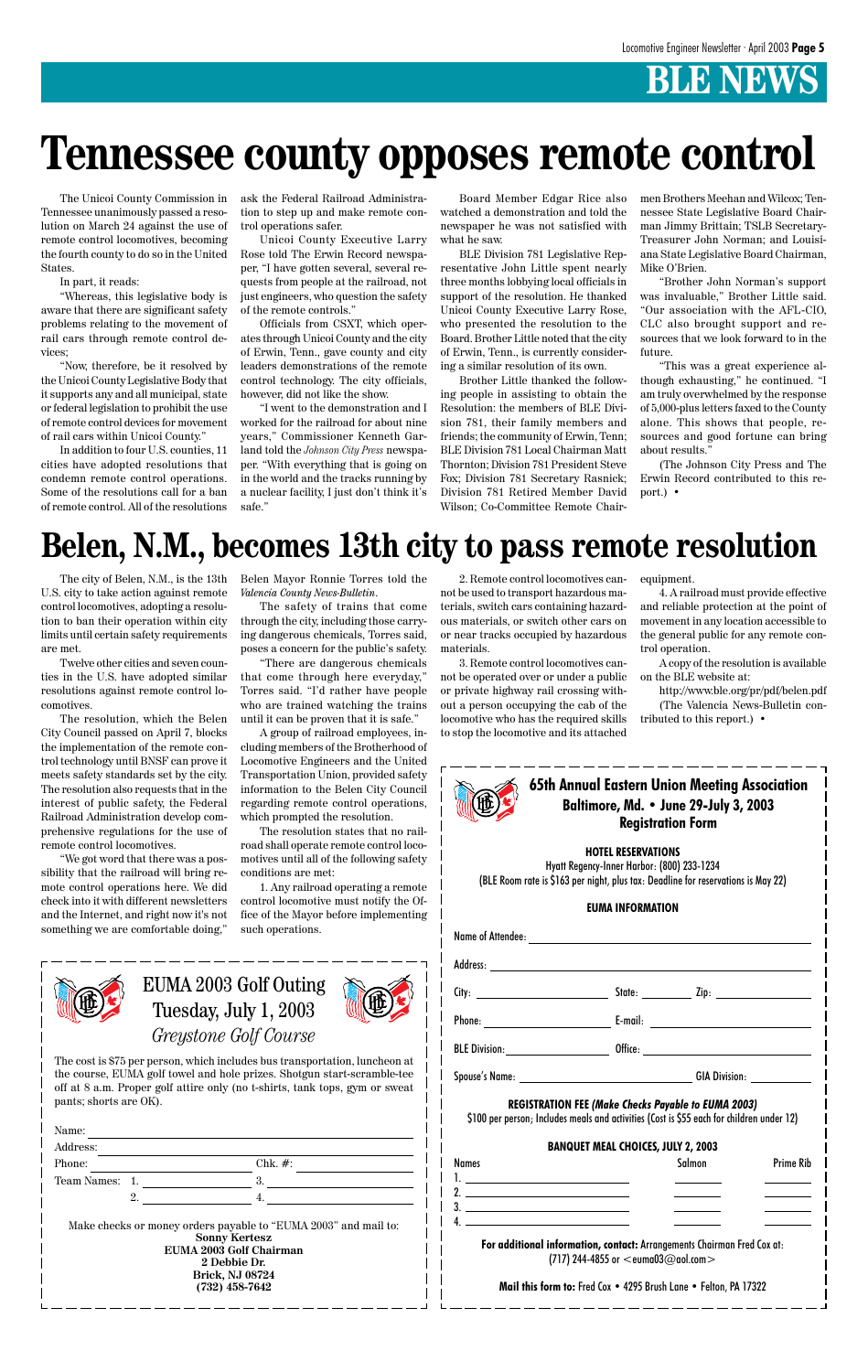Contact the Grand Resort Hotel & Conference Center in Pigeon Forge (P.O. Box 10, 3171 Parkway, Pigeon Forge, TN 37868) for reservations by calling: (800) 251-9752. The BLE room rate is \$69.77 per night plus tax. Please make reservations early in order to be assured a room. For more details, visit:  $\lt$ www.grandresorthotel.com $>$  or  $\lt$ www.mypigeonforge.com $>$ .

# **76th annual Southeastern Meeting Association Pigeon Forge, Tenn. • June 16-20, 2003 SMA 2003 Registration Form**

### **HOTEL RESERVATIONS**

### **REGISTRATION INFORMATION**

1. Tour of Great Smokey Mountains National Park 2. Ripley's Aquarium of the Smokies 3. Dollywood, 118-acre theme park 4. Golf

Registration costs/activity fee is \$60 per person attending, not including \$20 SMA dues per active BLE member.

| the contract of the contract of the contract of the contract of the contract of the contract of the contract of |
|-----------------------------------------------------------------------------------------------------------------|

9. Several members are interested in a motorcycle run. If there is enough interest, we will make arrangements for the event. If we do not have an organized event, then there are many places to tour on your own.

**In order to approximate the number of members and families wishing to attend/participate in events and entertainment, please indicate by checking the blocks below that are of interest to you:**

> 5. Country Music Theater 6. Shopping outlets, malls 7. \_\_\_\_\_ Tour & picnic at Cades Cove 8. Other

**Registration Fees** Activity fee: \$60.00 per person attending • SMA Dues: \$20.00 per active BLE member

*Please mail this form, along with check or money order payable to "W.M. Overton Jr., 76th SMA Chairman" to:* W.M. (Bill) Overton Jr. Chairman, 76th SMA P.O. Box 885 Powell, TN 37849-0885

**For additional information:** Contact Brother Overton at: (865) 945-5027; or email:  $\lt$ wmo4719@hotmail.com>.

Arrival Date: Sunday, June 15, 2003. Check out: Friday, June 20, 2003 Please print your name and division as clearly as possible on this for so that your name tag will be correct.

Two counties in Louisiana have joined the growing list of communities to adopt safety-related resolutions regarding remote control locomotives.

Formally known as Parishes in Louisiana, West Baton Rouge Parish and Point Coupee Parish recently passed resolutions that call for improved safety of remote control locomotives. Nationwide, six counties and 12 cities have now adopted resolutions that condemn, ban or oppose current remote control operations.

The Point Coupee resolution "objects" to the operation of remote control locomotives within Parish boundaries. The West Baton Rouge resolution calls upon the Federal Railroad Administration to develop comprehensive regulations for the use of remote control locomotives.

According to Louisiana State Legislative Board Chairman Michael F. O'Brien, the Point Coupee resolution passed despite a personal presentation by Union Pacific Railroad officials. It was adopted unanimously.

Brother O'Brien also reported that the West Baton Rouge Police Jury heard the BLE's presentation on February 12 — the same day as a Kansas City Southern remote control locomotive derailed in Baton Rouge and shut down Interstate 110 for several hours.

Brother O'Brien expressed special thanks to Brother Dale Guillot, Local Chairman of Division 531; Paul Lilly,

Legislative Representative of Division 531; and Brother Lawrence Henagan, Legislative Representative of Division 755 in representing the Louisiana State Legislative Board.

Text of the resolutions are as follows:

### **RESOLUTION West Baton Rouge Parish, La.**

A Resolution requesting the Federal Railroad Administration in the interest of the safety of the citizens of West Baton Rouge to develop comprehensive regulations for the use of remote control locomotives.

WHEREAS, railroads operate within the geographical boundaries of West Baton Rouge Parish, Louisiana, over public and private highway crossings, and

WHEREAS, railroad equipment is known to present significant danger to persons and property from collision, derailment, and possible release of hazardous material.

NOW THEREFORE BE IT RE-SOLVED that the West Baton Rouge Parish Council does hereby request in the interest of safety of the citizens of said Parish the Federal Railroad Administration (FRA) develop comprehensive regulations for the use of remote control locomotives.

BE IT FURTHER RESOLVED that certified copies of this resolution also be forwarded to the Louisiana Congressional Delegation for their expression of support in the development of these regulations for the use of remote control locomotives.

APPROVED 8-0, March 13, 2003

### **RESOLUTION**

### **Point Coupee Parish, La.**

WHEREAS, It is the intention of the Union Pacific Railroad Company to use remote-controlled locomotives within their railyard beginning in 2004; and

WHEREAS, the Point Coupee Par-

ish Police Jury is concerned for the safety of its citizens should an accident involving toxic materials occur; and

WHEREAS, it is a substantiated fact that accidents do occur with these remote-controlled locomotives, as with the February 12, 2003 derailment in Baton Rouge, Louisiana: Therefore be it

RESOLVED, that the Point Coupee Parish Police Jury does interpose objections to the operation of remote-controlled locomotives in Point Coupee Parish; and be it

RESOLVED further, That a copy of this Resolution be forwarded to the United States Senators John Breaux and Mary Landrieu, House of Representative Richard Baker, State Senator Robert Marionneaux, Jr., Representatives Robert Carter and Donald Cazayoux, Jr., and municipalities within our Parish for their support of this endeavor.

APPROVED February 25, 2003 •



# **Two Louisiana counties oppose remote control**

The Brotherhood of Locomotive Engineers is deeply saddened by the loss of one of its exemplary members, R.J. "Rodney" Stutes. Brother Stutes, 56, passed away on February 22 after suffering a massive heart attack the previous week.

A member of Division 366 (Houston, Texas) since 1972, Brother Stutes was a primary member of the BLE's Safety Task Force (STF) and a member of the Brotherhood's National Mobiliza-

tion Team.

BLE International President Don M. Hahs expressed the deep sadness felt by all who knew Brother Stutes.

"Rodney was a remarkable member," said Hahs. "He served this organization with an extraordinary amount of dedication. He was best known for his activities with the Safety Task Force and the Mobilization Team, but he was always willing to lend a hand to any of the BLE's activities. His contributions to this organization have been myriad and he will be sorely missed.

"Our deepest condolences go to his family and friends. I ask all members to continue to keep his family in their prayers."

### **BLE mourns loss of Rodney Stutes**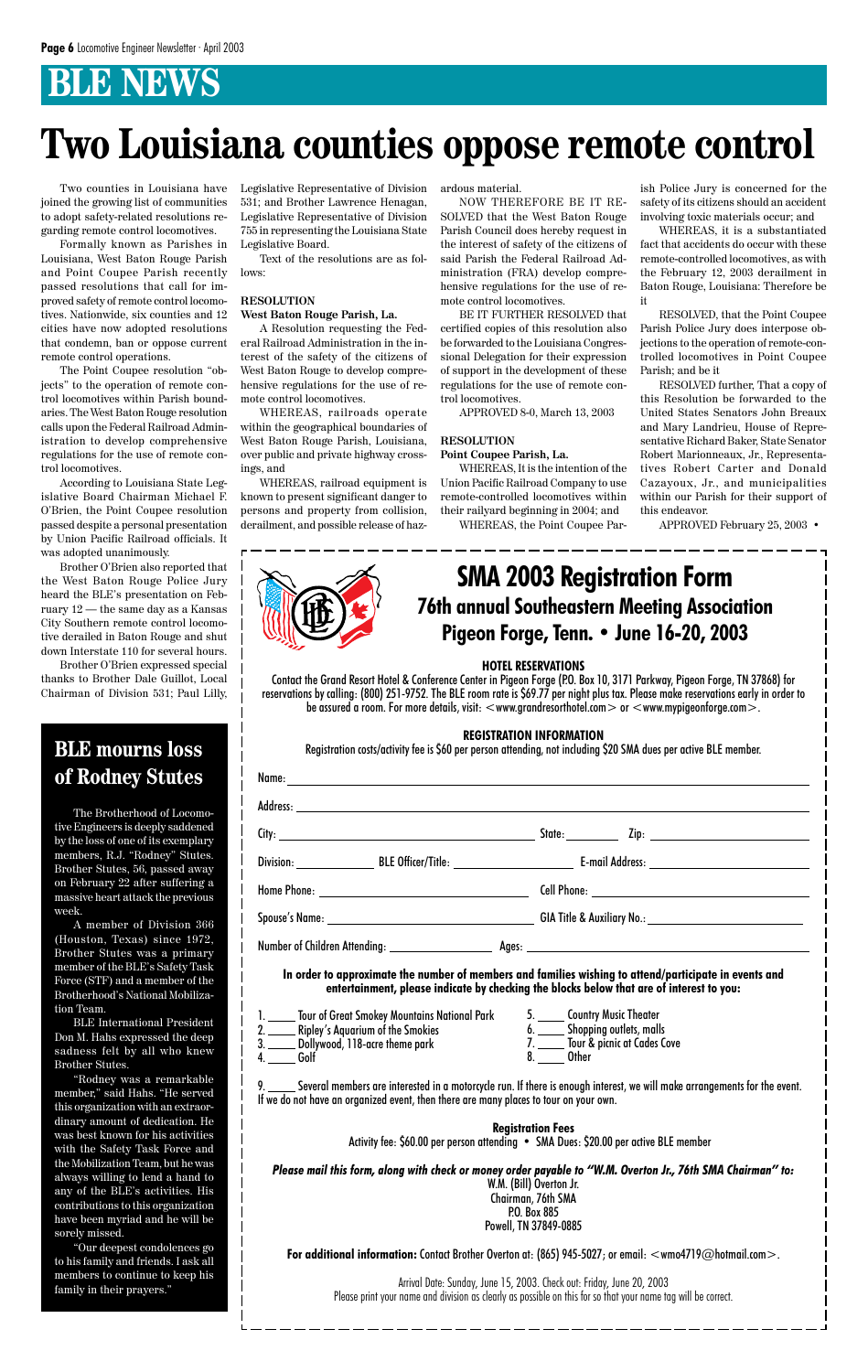IWC Chairman Jeffrey Valentine and members of BLE Division 158 will host the 2003 IWC at John Ascuaga's Nugget, Northern Nevada's premiere Hotel Resort & Casino.

This luxurious property has all the amenities, including eight restaurants, indoor pool, full service spa and nightly entertainment. The has secured a room rate of \$89 per night, which is valid from Friday, May 30 through Saturday, June 7. For reservations, please call (800) 648-1177 and mention IWC '03 or BLE to receive the special room rate. Reservations should be made by May 1 in order to ensure availability.

The annual golf tournament will be held on June 2 at Wildcreek Golf Club, a short distance from the Nugget.

For the

non-golfers, there will be a short bus trip to historic Virginia City, Nevada — location of the great silver boom of the 19th century on June 2. Travelers will

enjoy shopping and sightseeing at the bustling "ghost town."

A sunset dinner on June 3 aboard the M.S. Dixie on Lake Tahoe — promises to be the social highlight of the convention.

Unscheduled attractions include: the National Automobile Museum in Reno; the Ponderosa Ranch (Home of the "Bonanza" television series) in nearby Incline Village;

Wild Island theme park; and Nevada State Railroad Museum in Carson City and the Portola Railroad Museum (both are less than one hour away).

Travel to Sparks is easily made on I-80 by automobile; on Amtrak's Cali-

fornia Zephyr by train (Sparks depot is walking distance from the Nugget); and by most major airlines to Reno/ Tahoe International Airport. Transportation to and from the airport is included when room reservations are made. Rental cars are available, but are not a necessity. The Nugget also has RV parking (no hook-ups) available to guests at no charge.

Air and Travel arrangements can be secured by contacting: Rebecca Schalla at Travel Services of Nevada (775) 629-0568 Or e-mail: Rebecca@travelservicesofnevada.com.

For more details about the 2003 IWC, members may contact chairman J.L. Valentine at: (775) 857-2013 or jval@accutek.com.

### **2003 IWC — Sparks Tentative Itinerary**

**Sunday, June 1, 2003 (Arrival Day)** • Registration 3-7 p.m.

### **Monday, June 2**

- Registration, 7 a.m.-11 a.m. (\$65)
- Golf Tournament, 8 a.m. (\$70)
- Virginia City Tour, 10 a.m.- 4 p.m. (\$19)
- Registration, 3 p.m.-6 p.m.
- FELA reception, 5 p.m.-7 p.m.

### **Tuesday, June 3**

- Registration, 7 a.m.-10 a.m.
- Continental Breakfast, 8 a.m.- 9 a.m.
- Opening Ceremonies, 9 a.m. Noon
- Luncheon, Noon-1 p.m.
- BLE/GIA closed mtgs., 1 p.m.- 4 p.m.

• Dinner Cruise on Lake Tahoe, bus leaves at 4:30 p.m. (\$60)

### **Wednesday, June 4**

- Continental Breakfast 8 a.m.-9 a.m.
- IWC delegates mtg., 9 a.m.-11 a.m.
- FELA luncheon, 11a.m.-1 p.m.
- Local Chairman's Workshop, Part 1,
- 1 p.m.- 5 p.m.
- United Health Care, 1 p.m.-4 p.m.
- Barbecue, outside at the Nugget, 6 p.m.-10 p.m. (\$20)
- **Thursday, June 5**

• Continental Breakfast 8 a.m.-9 a.m.

| Contact John Ascuaga's Nugget at (80<br>Rates are good for May 30 (Fride |  |
|--------------------------------------------------------------------------|--|

• Local Chairman's Workshop, Part 2,

8:30 a.m.-5 p.m.

- Secretary-Treasurer's Workshop, 9 a.m.-5 p.m.
- Legislative Rep's Workshop, 9 a.m.-5 p.m.
- Convention closes

# **Deadlines near for IWC-03, Sparks**

### **HOTEL RESERVATIONS**

10) 648-1177 and ask for the IWC rate of \$89 per night, or identify yourself as a BLE member. ay) thru June 7 (Saturday). Reservations should be made by May 1 to ensure availability.

### **REGISTRATION INFORMATION**

Registration cost will be \$65 per person until May 20, 2003. After this date, the cost will increase to \$75 per person. Cost will be \$75 per person upon arrival at the hotel if not pre-registered.

Name: Address: City: State/Province: Zip/Postal Code: Division: BLE Officer/Title: Character League Lemail Address: Character Character Blue Blue Division: Home Phone: Cell Phone: **These events provided with the cost of registration:** • FELA cocktail reception, June 2 (Monday), 5-7 p.m. • Continental breakfast, June 3, 4 & 5 (Tuesday, Wednesday & Thursday) • FELA luncheon, June 4 (Wednesday)

• Division officers' workshops, June 4 & 5 (Wednesday & Thursday), including luncheon

• United Health Care and Railroad Retirement Seminar, June 4 (Wednesday)

**These activities require an additional cost:**

- June 2 (Monday), 8 a.m., golf tournament, Wildcreek (includes transportation & barbeque), \$70 each
- June 2 (Monday), 10 a.m.-4 p.m., Virginia City, Nevada, bus tour, \$19 each
- June 3 (Tuesday), 5 p.m., dinner cruise on Lake Tahoe (includes transportation), \$60 each
- June 4 (Wednesday), 6 p.m., barbecue buffet (outside at Nugget), \$20 each

| Calculation of fees (please include payment with this form): |  |  |  |  |
|--------------------------------------------------------------|--|--|--|--|
|                                                              |  |  |  |  |
|                                                              |  |  |  |  |
|                                                              |  |  |  |  |
|                                                              |  |  |  |  |
|                                                              |  |  |  |  |
|                                                              |  |  |  |  |

*Please mail this form, along with check or money order payable to "IWC-'O3," to:* Brother S.M. Barnett Sec.-Treas. IWC'03-Sparks 6208 Black Cinder Ct. Sparks, NV 89436

**For additional information:** Contact IWC Chairman Jeffrey L. Valentine at: (757) 857-2013 or email: jval@accutek.com. **For travel arrangements:** Contact Travel Services of Nevada at: (757) 629-0568 or e-mail: rebecca@travelservicesofnevada.com

### **63rd annual International Western Convention Sparks, Nevada • June 1-5, 2003 IWC 2003 Registration Form**



An outside view of John Ascuaga's Nuggett in Sparks, location of the 2003 IWC.

Bountiful activities in store for 63rd annual International Western Convetion

John Ascuaga<sup>s</sup>s